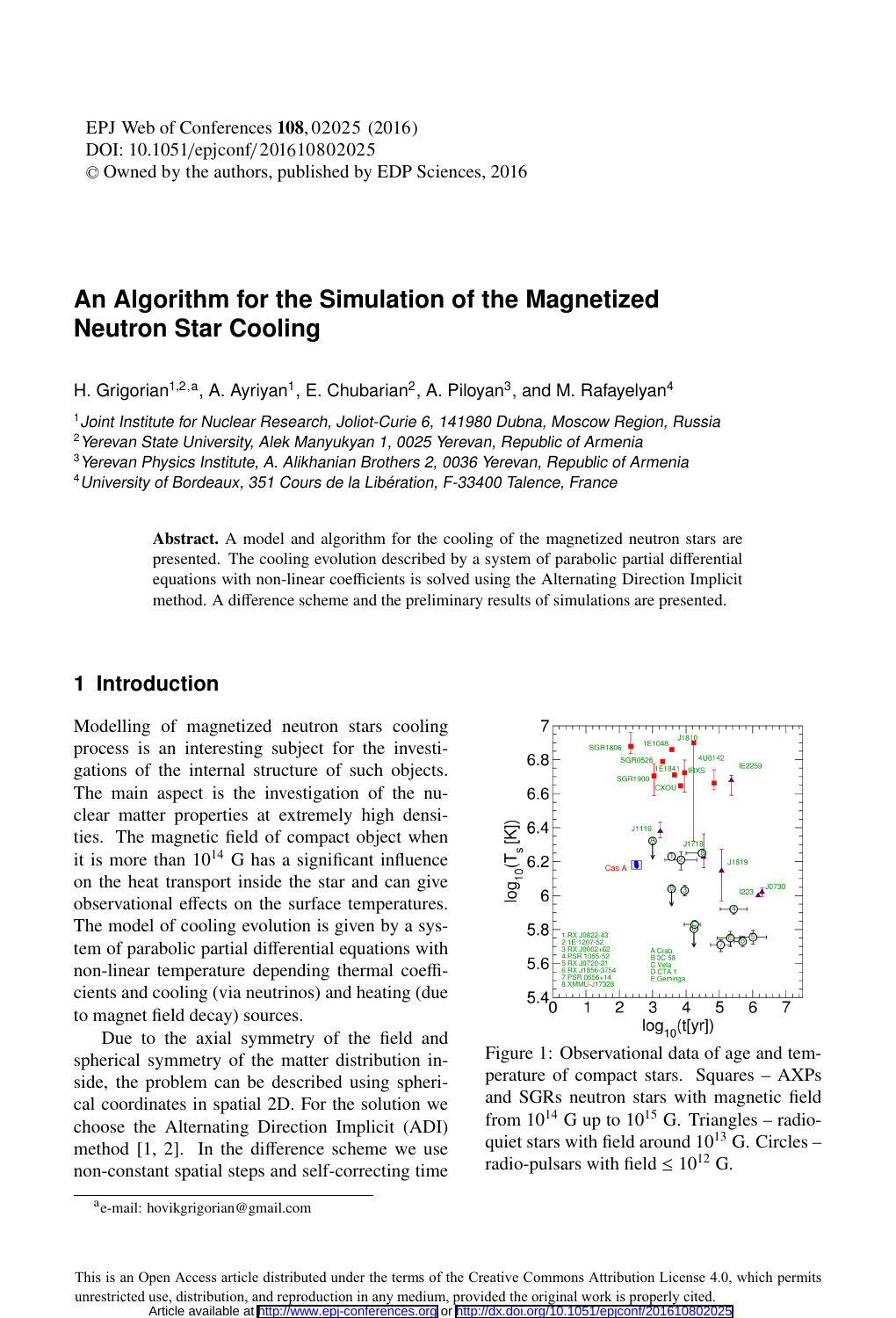step. We investigate the special boundary conditions in the center and on the surface of the star configuration. At the current stage of the study we are going to present some preliminary results of the cooling simulations to demonstrate the efficiency of our 2D cooling algorithm.

The nowadays observational data of the magnetized neutron star (Fig. 1, for the table of data with corresponding references, see [3]) could not be explained by 1D cooling simulations neglecting the magnetic field inside. The inclusion of the magnetic field is necessary but not sufficient yet [3, 4]. In this work we focus on an algorithm of 2D simulation of the cooling of a magnetized neutron star.

### **2 Equations for Thermal Evolution of the Magnetized Compact Star**

The neutron star is surrounded by a gravitational field which, in the approximation of slow rotation of the stars, can be described by the metric tensor of the space-time manifold [5]

$$
ds^{2} = -e^{2\Phi}dt^{2} + e^{2\Lambda}dr^{2} + r^{2}d\Omega^{2}.
$$
 (1)

The compact star configuration is constructed with the use of the equation of state (EoS) of the stellar matter based on the knowledge of the nuclear matter [6]. The coefficients of the metric tensor as well as characteristics of the matter distribution are self-consistent solutions of the Einstein equation (specially for this case TOV [5, 6]) where the temperature effect on the internal structure could be neglected because of the high density inside the star.

On the other hand the thermal evolution of the star can be described using the energy balance equation, which has parabolic form:

$$
c_v e^{\Phi} \frac{\partial T}{\partial t} + \vec{\nabla} \cdot (e^{2\Phi} \vec{F}) = e^{2\Phi} Q,
$$
\n(2)

where  $c<sub>v</sub>$  is the specific heat per unit volume and *Q* is the energy loss/gain by neutrino emission, Joule heating, accretion heating, etc. The vector  $\vec{F}$  corresponds to the heat flux.

The thermal properties of the stellar matter are investigated under of different nuclear matter cooling scenarios [7–11].

The flux is created due to the temperature gradient and tends to equilibrate the temperature

$$
\vec{F} = -e^{-\Phi}\hat{\kappa} \cdot \vec{\nabla}(e^{\Phi}T).
$$

Here  $\hat{\kappa}$  is the thermal conductivity, which is a tensor under an enough strong magnetic field of the star.

Hereafter we will use the notations  $\tilde{T} \equiv e^{\Phi}T$  and  $\tilde{F} \equiv e^{2\Phi}F$ . The flux components (in spherical coordinates) of the dipole magnetic field are:

$$
\tilde{F}_r = -e^{\Phi}\left(\kappa_{rr}e^{-\Lambda}\partial_r\tilde{T} + \frac{\kappa_{r\theta}}{r}\partial_{\theta}\tilde{T}\right), \quad \tilde{F}_{\theta} = -e^{\Phi}\left(\kappa_{\theta r}e^{-\Lambda}\partial_r\tilde{T} + \frac{\kappa_{\theta\theta}}{r}\partial_{\theta}\tilde{T}\right),
$$

with the  $\phi$ -component vanishing identically due to the axial symmetry.

The magnetic field, which affects the conductivity, leads to anisotropy along and orthogonal to the field. The relation between the conductivity components is defined in terms of the magnetization parameter  $\omega_B \tau$ :

$$
\frac{k_{\parallel}}{k_{\perp}} = 1 + (\omega_B \tau)^2,
$$
\n(3)

where  $\tau$  is the particle relaxation time [12], and  $\omega_B$  is the classical gyrofrequency corresponding to the magnetic field strength *B*,

$$
\omega_B = \frac{eB}{mc},\tag{4}
$$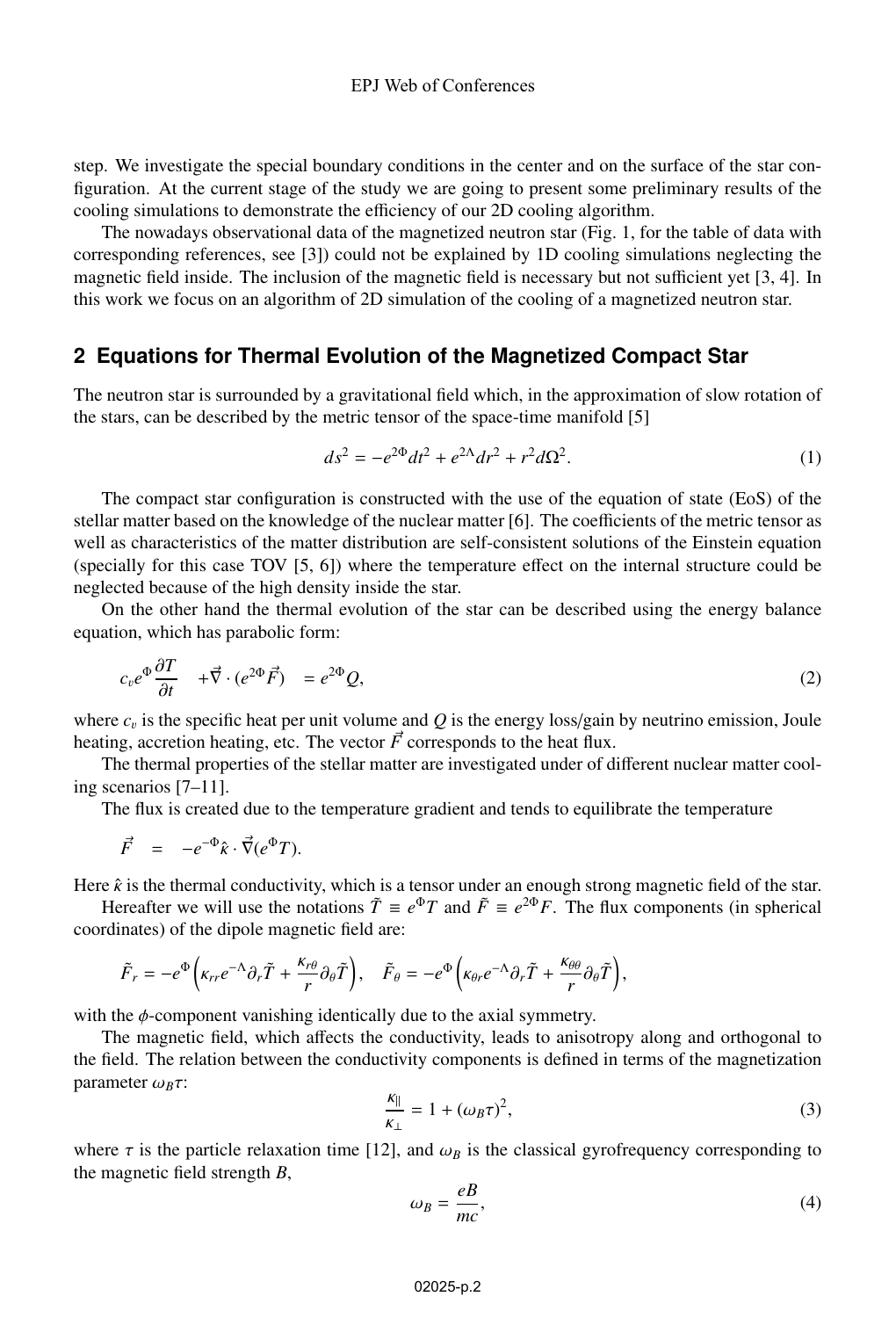*m* is the effective mass, *e* is the charge of the particle in the magnetic field, and *c* is the speed of light.

Using the unit vector  $\vec{b}$  of the magnetic dipole the flux, we get:

$$
\vec{F} = -e^{\Phi}\kappa_{\perp} \left[ \vec{\nabla}\tilde{T} + (\omega_{B}\tau)^{2} \left( \vec{b} \cdot \vec{\nabla}\tilde{T} \right) \cdot \vec{b} + \omega_{B}\tau \left( \vec{b} \times \vec{\nabla}\tilde{T} \right) \right].
$$
 (5)

When the magnetic field is parallel to the axis *z* one has  $b = (\cos \theta, -\sin \theta, 0)$ . So for the components of the conductivity we get:

$$
\begin{array}{rcl}\n\kappa_{rr} & = & \frac{1 + (\omega_B \tau)^2 \xi^2}{1 + (\omega_B \tau)^2} \kappa_{\parallel} \,, \\
\kappa_{\theta r} & = & \kappa_{r\theta} = \xi \sqrt{1 - \xi^2} (\kappa_{\parallel} - \kappa_{\perp}) \,, \\
\kappa_{\theta \theta} & = & \frac{1 + (\omega_B \tau)^2 (1 - \xi^2)}{1 + (\omega_B \tau)^2} \kappa_{\parallel} \,. \n\end{array}
$$

For simplicity we will use the following notations:  $\xi \equiv \cos(\theta)$ ,  $\tilde{Q} \equiv e^{2\Phi}Q$ .

The introduction of the new variable  $\xi$  and of the accumulated mass  $\overline{m} = 4\pi \int \rho r^2 dr$  (here  $\rho$  is the energy density of the matter) instead of  $\theta$  and  $r$  transforms the thermal evolution equation (2) to the following form

$$
\frac{\partial u}{\partial t}=D_1\frac{\partial}{\partial m}\left(B_{1m}\frac{\partial u}{\partial m}+B_{1\xi}\frac{\partial u}{\partial \xi}\right)+D_2\frac{\partial}{\partial \xi}\left(B_{2m}\frac{\partial u}{\partial m}+B_{2\xi}\frac{\partial u}{\partial \xi}\right)+Q_B.
$$

The sought-for function is  $u = \log(\tilde{T})$  and the coefficients are

$$
B_{1m} \equiv 4\pi r^4 \rho e^{-\Lambda} (1 + (\omega_B \tau) \xi^2) k_\perp \tilde{T} e^{\Phi}, \qquad B_{2m} \equiv 4\pi r \rho e^{-\Lambda} \xi \left(1 - \xi^2 \left(\omega_B \tau\right)^2 k_\perp \tilde{T} e^{\Phi}, \right)
$$
  
\n
$$
B_{1\xi} \equiv r \xi \left(1 - \xi^2\right) (\omega_B \tau)^2 k_\perp \tilde{T} e^{\Phi}, \qquad B_{2\xi} \equiv \left(1 + (\omega_B \tau)^2 \left(1 - \xi^2\right)\right) \left(1 - \xi^2\right) k_\perp \tilde{T} e^{\Phi} / r^2,
$$

and  $D_1 \equiv 4\pi D_2 \rho e^{-\Lambda}$ ,  $D_2 \equiv (c_v \widetilde{T})^{-1}$ ,  $Q_B \equiv D_2 \widetilde{Q}$ .

# **3 2D Scheme for Mixed Implicit and Explicit Methods**

Numerical calculations were done using the most convenient ADI method [1, 2] from the point of view of the stability. The discretization with respect to *m* was done taking into account the energy distribution  $\rho(r)$ . This function is the solution of a single compact star for a given central density or a given total mass. At each given distance  $r_j$  from the center, we have the grid points  $m_j$ . The mass at a given *j* is the same for all angles, therefore  $\xi$  could be considered as an independent coordinate.

The steps of discretization are  $\Delta m_{j\pm 1/2} = \pm (m_{j\pm 1} - m_j)$  and  $\Delta m_j = (1/2) (\Delta m_{j\pm 1/2} + \Delta m_{j\pm 1/2}) =$  $(1/2)\left(m_{j+1} - m_{j-1}\right)$ . Similar notations are used for the angle  $\xi$  as well as for any function  $F(r, \theta)$ :  $F_{i,j\pm 1/2} = (1/2) \Big( F_{i,j\pm 1} + F_{i,j} \Big).$ 

The first order partial derivatives have been approximate by first order finite differences,

$$
\left(\frac{\partial u}{\partial m}\right)_{i,j\pm 1/2} = \pm \frac{u_{i,j\pm 1} - u_{ij}}{\Delta m_{j\pm 1/2}}, \qquad \left(\frac{\partial u}{\partial \xi}\right)_{i\pm 1/2,j} = \pm \frac{u_{i\pm 1,j} - u_{ij}}{\Delta \xi_{i\pm 1/2}}.
$$

For the second order derivatives, the *R* and *S* operators corresponding to a same or to mixed variables were defined,

$$
\left[R^{(1)}u\right]_{ij} \equiv -D_1\frac{\partial}{\partial m}\left(B_{1m}\frac{\partial u}{\partial m}\right)_{i,j} = -\frac{D_{1i,j}}{\Delta m_j}\left(B_{1m,i,j+1/2}\frac{u_{i,j+1} - u_{i,j}}{\Delta m_{j+1/2}} - B_{1m,i,j-1/2}\frac{u_{ij} - u_{ij-1}}{\Delta m_{j-1/2}}\right),\,
$$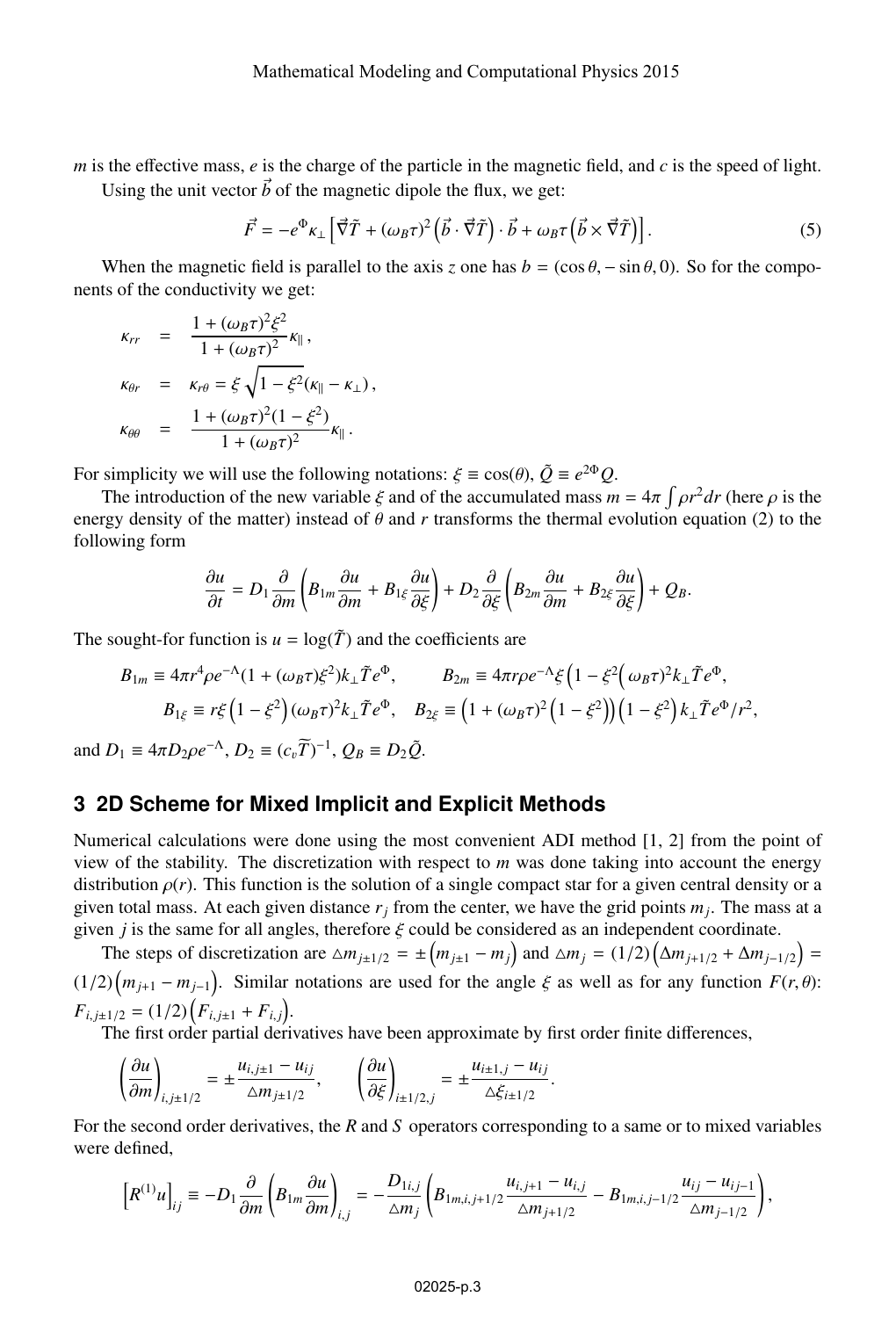$$
\left[R^{(2)}u\right]_{ij} \equiv -D_2\frac{\partial}{\partial\xi}\left(B_{2\xi}\frac{\partial u}{\partial\xi}\right)_{i,j} = -\frac{D_{2i,j}}{\Delta\xi_i}\left(B_{2\xi,i+1/2,,j}\frac{u_{i+1,j}-u_{i,j}}{\Delta\xi_{i+1/2}}-B_{2\xi i-1/2,j}\frac{u_{ij}-u_{i-1,j}}{\Delta\xi_{i-1/2}}\right),
$$

and

$$
\label{eq:2} \begin{split} \left[S^{(1)}u\right]_{ij} &= D_1\frac{\partial}{\partial m}\left(B_{1\xi}\frac{\partial u}{\partial\xi}\right)_{ij} = \frac{D_{1i,j}}{2\Delta m_j}\left(B_{1\xi,i,j+1}\frac{u_{i+1,j+1}-u_{i-1,j+1}}{2\Delta\xi_i} - B_{1\xi,i,j-1}\frac{u_{i+1,j-1}-u_{i-1,j-1}}{2\Delta\xi_i}\right),\\ \left[S^{(2)}u\right]_{ij} &= D_2\frac{\partial}{\partial\xi}\left(B_{2m}\frac{\partial u}{\partial m}\right)_{i,j} = \frac{D_{2i,j}}{2\Delta\xi_i}\left(B_{2m,i+1,j}\frac{u_{i+1,j+1}-u_{i+1,j-1}}{2\Delta m_j} - B_{2m,i-1,j}\frac{u_{i-1,j+1}-u_{i-1,j-1}}{2\Delta m_j}\right). \end{split}
$$

After discretization of the time with the steps  $\Delta t_n$ , the differential equation of the problem can be written as:

$$
\frac{u^{n+1}-u^n}{\Delta t_n}+\sigma R^{(1)}u^{n+1}+(\sigma-1)R^{(2)}u^{n+1}=(\sigma-1)R^{(1)}u^n-\sigma R^{(2)}u^n+S^{(1)}u^n+S^{(2)}u^n+Q_B.
$$

The introduced parameter  $\sigma$  stands for the ADI method: at  $\sigma = 1$  the implicit method is used with respect to *m*, while at  $\sigma = 0$ , with respect to  $\xi$ .

The non-vanishing elements in the right hand side of this algebraic equation can be written in the following form

$$
X^{[i][j]} = \sigma \frac{K_{i,j+1/2}^{(1)}}{(\Delta m_j)^2} + (\sigma - 1) \frac{K_{i+1/2,j}^{(2)}}{(\Delta \xi_i)^2},
$$
  
\n
$$
Z^{[i][j]} = \sigma \frac{K_{i,j-1/2}^{(1)}}{(\Delta m_j)^2} + (\sigma - 1) \frac{K_{i-1/2,j}^{(2)}}{(\Delta \xi_i)^2},
$$
  
\n
$$
Y^{[i][j]} = 1/\Delta t_n - X^{[i][j]} - Z^{[i][j]},
$$
  
\n
$$
S^{[i][j]} = u_{ij}^n/\Delta t_n + (\sigma - 1) [R^{(1)}u_{ij}^n]_{ij} - \sigma [R^{(2)}u_{ij}^n]_{ij} + [S^{(1)}u_{ij}^n]_{ij} + [Q_B]_{ij},
$$
\n(6)

where we use the following notations:  $X^{[i][j]}$  and  $Z^{[i][j]}$  are upper and lower diagonal vectors correspondingly,  $Y^{[i][j]}$  is the main diagonal vector. For solving the obtained tri-diagonal algebraic system, the Thomas algorithm is used [13, 14].

In (6), the  $K_{i,j}^{(1)}$  and  $K_{i,j}^{(2)}$  are the centred mean values

$$
\begin{split} K_{i,j\pm1/2}^{(1)}&=D_{1i,j}B_{1mi,j\pm1/2}\frac{\Delta m_j}{\Delta m_{j\pm1/2}},\\ K_{i\pm1/2,j}^{(2)}&=D_{2i,j}B_{2\xi i\pm1/2,j}\frac{\Delta \xi_j}{\Delta \xi_{j\pm1/2}}. \end{split}
$$

To complete the tri-diagonal algebraic system, a set of boundary conditions obeying to the physical requirements, at the center and on the surface of the neutron star is defined as follows [15]. All fluxes of heat from all directions have to vanish at the center. This leads to  $X^{[i][0]} = 0$ . Therefore, the temperature at the center point could be set the mean value of temperatures in a close neighbourhood of the center.



Figure 2: Relation between the mantle temperature  $T<sub>m</sub>$  and the surface temperature  $T<sub>s</sub>$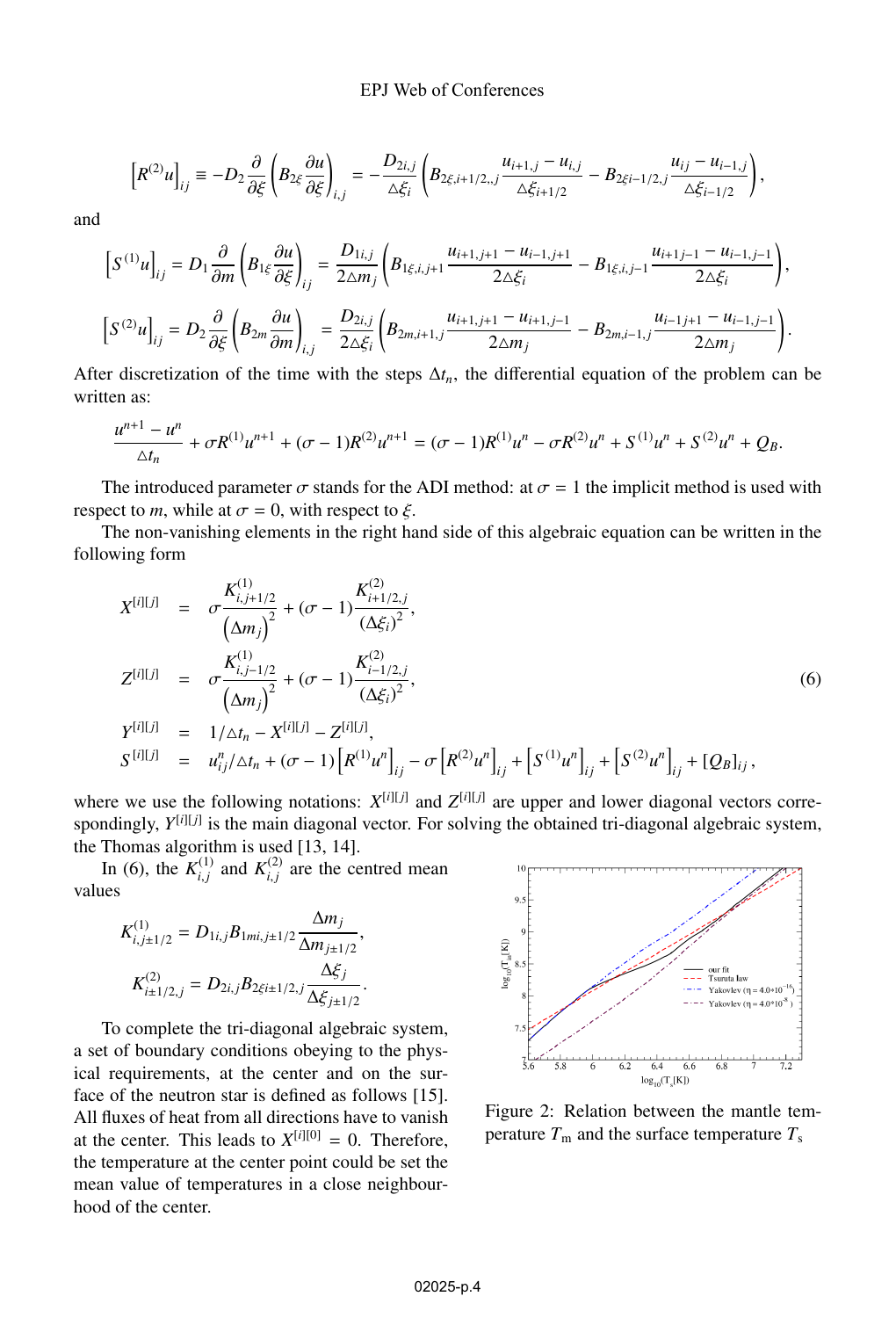At the surface we assume that the flux of the energy along the radial direction has to equate the flux of energy of the photon emission:

$$
L_m(i, J) = 2\pi R^2 \sigma \tilde{T}_s^4(i) \Delta \xi_i,
$$

where *J* is the maximal value of the index *j*,  $\sigma$  is the Boltzmann constant and  $T_s$  is the surface temperature, which is connected to  $T_m$ , the mantle temperature under the core (Fig. 2):

$$
u_{i,J}=\log \tilde{T}_m(i).
$$

A detailed discussion of this point was reported in [7].

From symmetry reasons, the tangential fluxes on the polar and equatorial planes also are zero  $L_{\xi}(i = 0, j) = L_{\xi}(i = I, j) = 0$ :

$$
L_{\xi}(i, j) = \left(B_{1\xi} \frac{\partial u}{\partial \xi}\right)_{i,j} = B_{1\xi, i,j} \frac{u_{i+1,j} - u_{i-1,j}}{2\Delta \xi_i}.
$$

## **4 Some Features of the Simulations and Conclusions**

To demonstrate the work of our algorithm we provide simulations with model coefficients, which are taking into the account the main features of the physical properties of the thermal coefficients. Particularly, we use the cooling mechanism of the neutrino emission, the so called modified URCA process (see for details [16]). We also vary the magnetic field, however we don't include the Joule heating from the decay of magnetic field.

As it can be seen from the Fig. 3a, due to absence of additional anisotropic heating sources, the temperature distribution in all directions becomes isotropic after 50 years of evolution. And we can notice as well that this property is independent of the value of the initial anisotropic distribution of the temperature.

One can notice that, if the temperature along some direction is initially smaller then the temperature at the beginning of the isotropic era it heats up during the evolution (see dotted lines for the lowest arrow in Fig. 3a). It means that the heat conducting process dominates the neutrino cooling.

We notice that a period of  $50 - 100$  years is short enough to be able to compare this results with observations, because all available data (Fig. 1) are for objects older than at least 500 years. On the other hand one can see that the temperature values at the beginning of the isotropic era are around the same what are the observational temperatures of already cold magnetars.

It means that the heat retention inside the star for such a long time could not be just the effect of the anisotropy due to the magnetization. It is even hard to argue that the observed temperatures of red point in Fig. 1 are estimated only for small area around the poles of the stars.

In the Fig. 3b we demonstrate the automatic choice of the time-step of the numerical algorithm. The top line on this figure is the predicted time-step, the bottom curve is the modified time-step to provide stability of the algorithm. The automatic choice of the time-step is needed mainly due to the non-trivial mass distribution inside the star.

#### **Acknowledgements**

The study is partially supported by RFBR according to the scientific project No. 14-01-00628. Authors thank Dr. Edik Ayryan (LIT, JINR) for fruitful discussions and supporting the participation of HG on MMCP'2015. HG, AA, MR acknowledge Ter-Antonyan–Smorodinskii Program for supporting exchange between JINR Dubna and Armenian Universities and Institutes. HG, EC, AP and MR thank Ministry of Education and Science of Armenia for the support according to the scientific project of State Committee of Science, grant No. H-11-1c259.